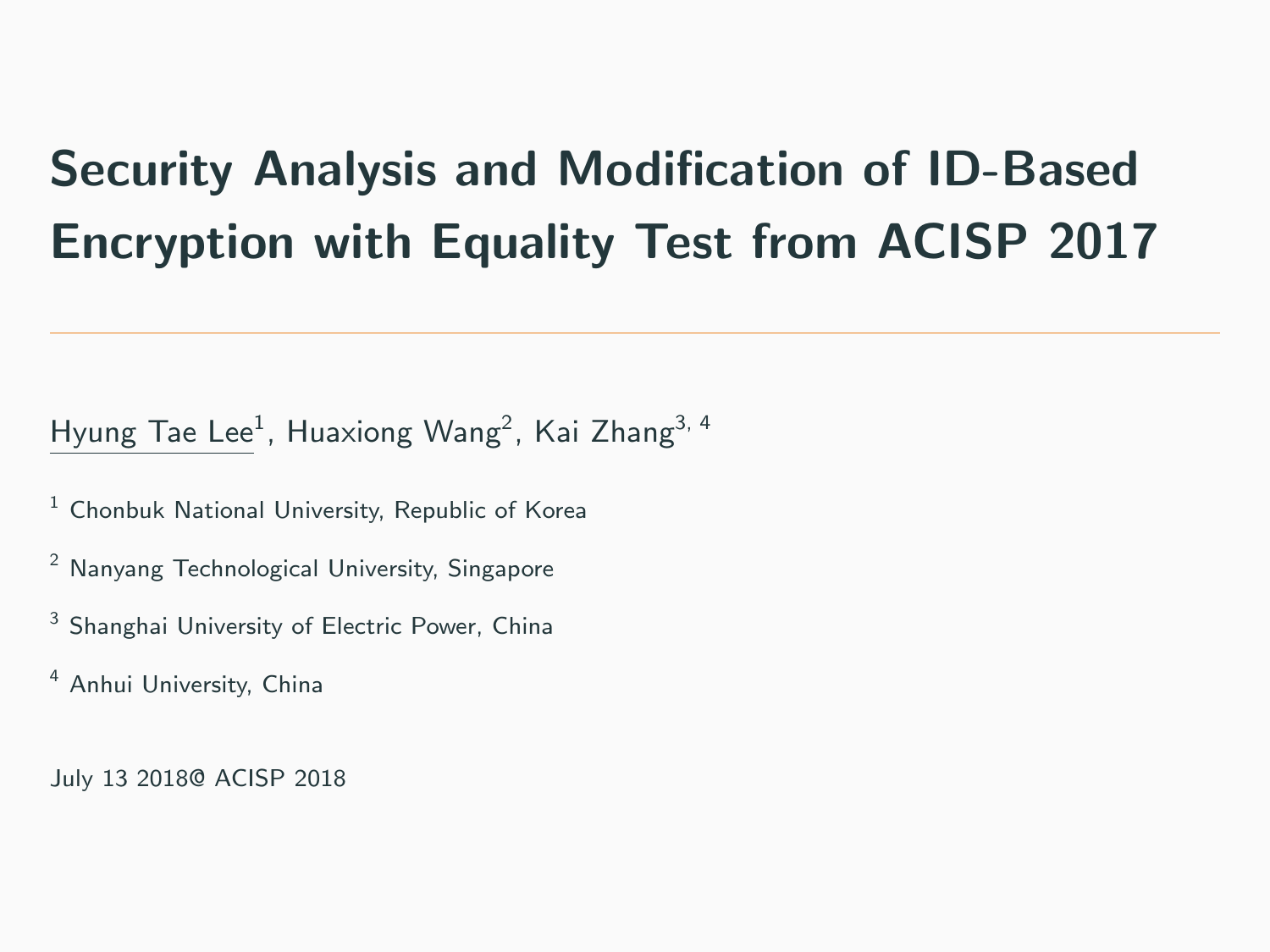## PKE and IBE with Equality Test

- At CT-RSA 2010, Yang, Tan, Huang, and Wong presented a public key encryption with equality test (PKEET).
	- Their encryption algorithm:  $(C_1, C_2, C_3) = (g^r, m^r, H(C_1, C_2, y^r) \oplus (m||r))$
	- $\triangleright$  Anyone can check the equality between messages in ciphertexts: Given  $(C_1, C_2, C_3)$  and  $(C'_1, C'_2, C'_3)$ , check whether  $e(C_1, C'_2) \stackrel{?}{=} e(C'_1, C_2)$ .
	- $\blacktriangleright$  It achieves one-wayness against chosen ciphertext attacks only.
- PKEET has various applications, such as keyword search and efficient data managements.
- There have been proposed various types of PKEET schemes.
	- $\blacktriangleright$  Enhance the security by introducing a tester
	- $\blacktriangleright$  Improve efficiency
	- $\triangleright$  Provide functionality by extending to identity-based setting  $\rightarrow$  IBEET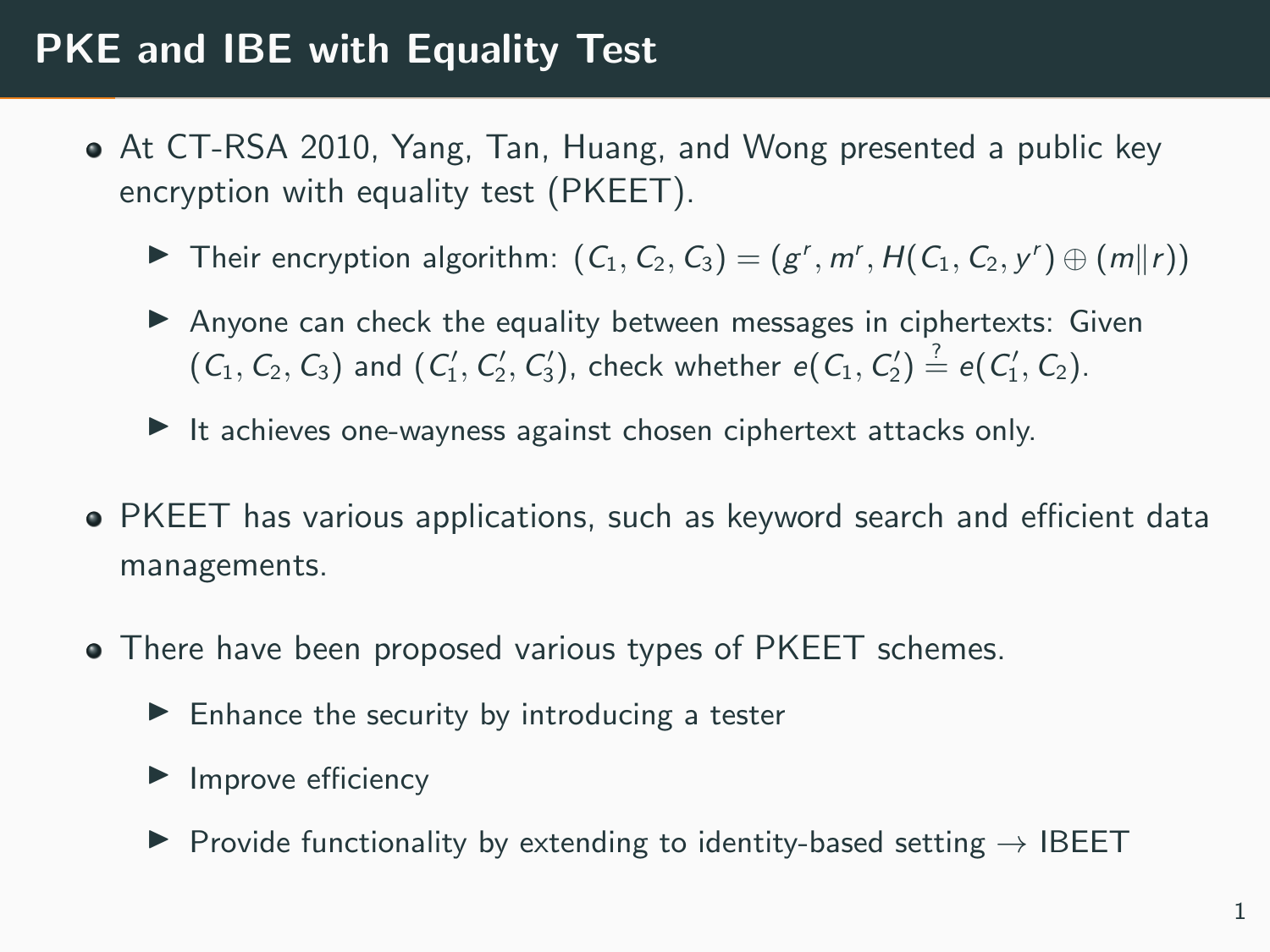- $\bullet$  Supporting equality test allows for an adversary  $\mathcal A$  an **insider attack**: Once the challenge ciphertext  $CT^*$  is given,
	- 1.  $A$  generates a ciphertext  $CT$  of a message chosen by himself/herself.
	- 2.  $A$  performs equality test between  $CT$  and  $CT^*$ .
	- 3. Repeat until the solution is found.
- **•** Previous schemes avoids this issue by assuming that
	- $\triangleright$  the size of message space is exponential in the security parameter  $\lambda$ ,
	- $\blacktriangleright$  the min-entropy of message distribution is higher than  $\lambda$ .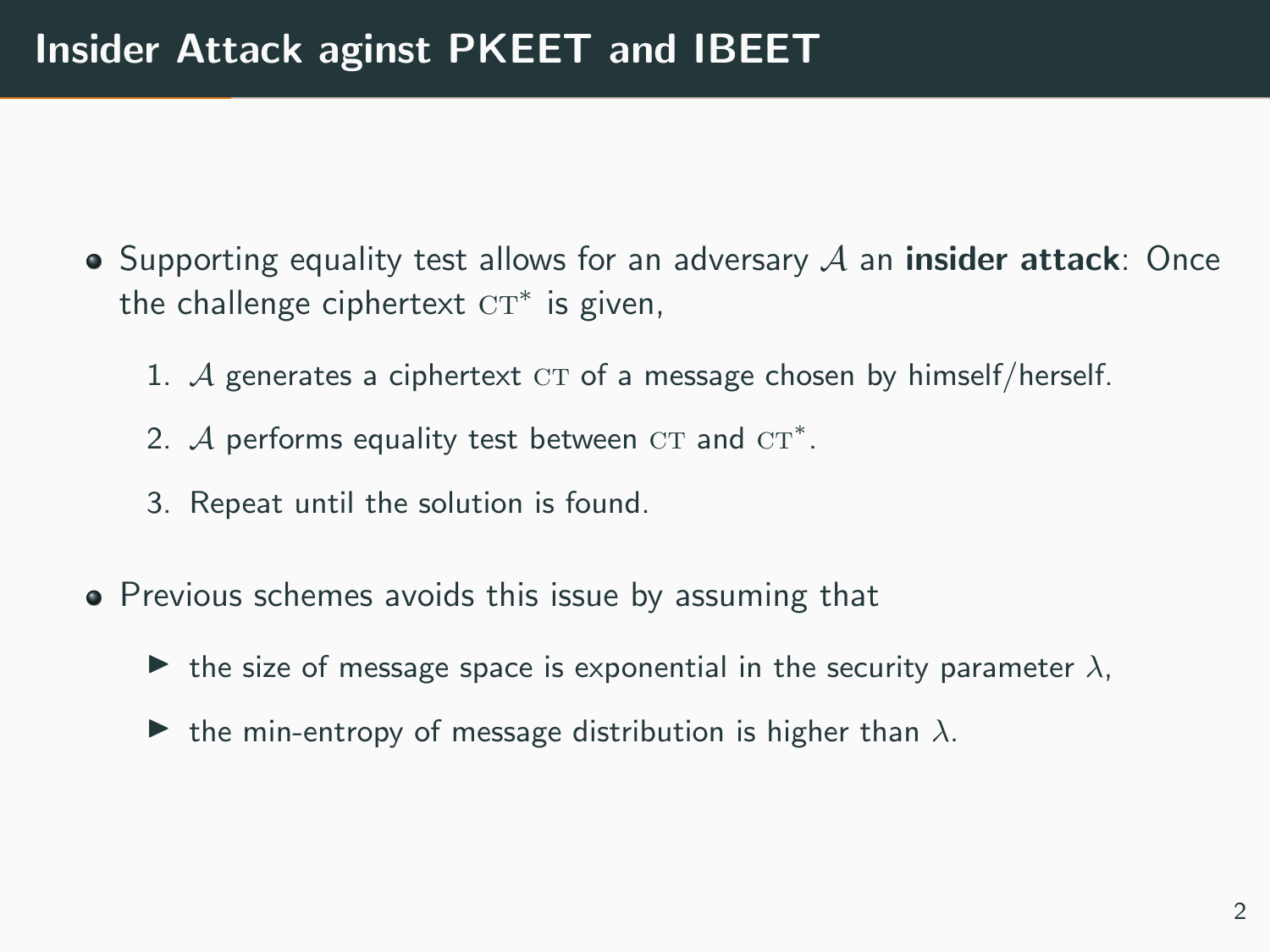## IBEET against Insider Attack

- At ACISP 2017, Wu, Ma, Mu, and Zeng presented an identity-based encryption with equality test (IBEET) against insider attack.
- Main strategy for Wu et al.'s IBEET construction
	- $\blacktriangleright$  Anyone can perform equality test publicly.
	- $\triangleright$  But, only group users who have a token for encryption can generate ciphertexts.
- **o** Definition of IBFFT
	- $\blacktriangleright$  Setup $(\lambda) \rightarrow (PP, MSK, MTK)$
	- Extract(ID, MSK, MTK)  $\rightarrow$  (d<sub>ID</sub>, tok<sub>ID</sub>)
	- $\triangleright$  Enc(PP, m, ID, tok<sub>ID</sub>)  $\rightarrow$  CT
	- $\triangleright$  Dec(CT,  $d_{\text{ID}}$ , tok<sub>ID</sub>)  $\rightarrow$  *m* or  $\perp$
	- $\blacktriangleright$  Test(CT<sub>A</sub>, CT<sub>B</sub>)  $\rightarrow$  1 or 0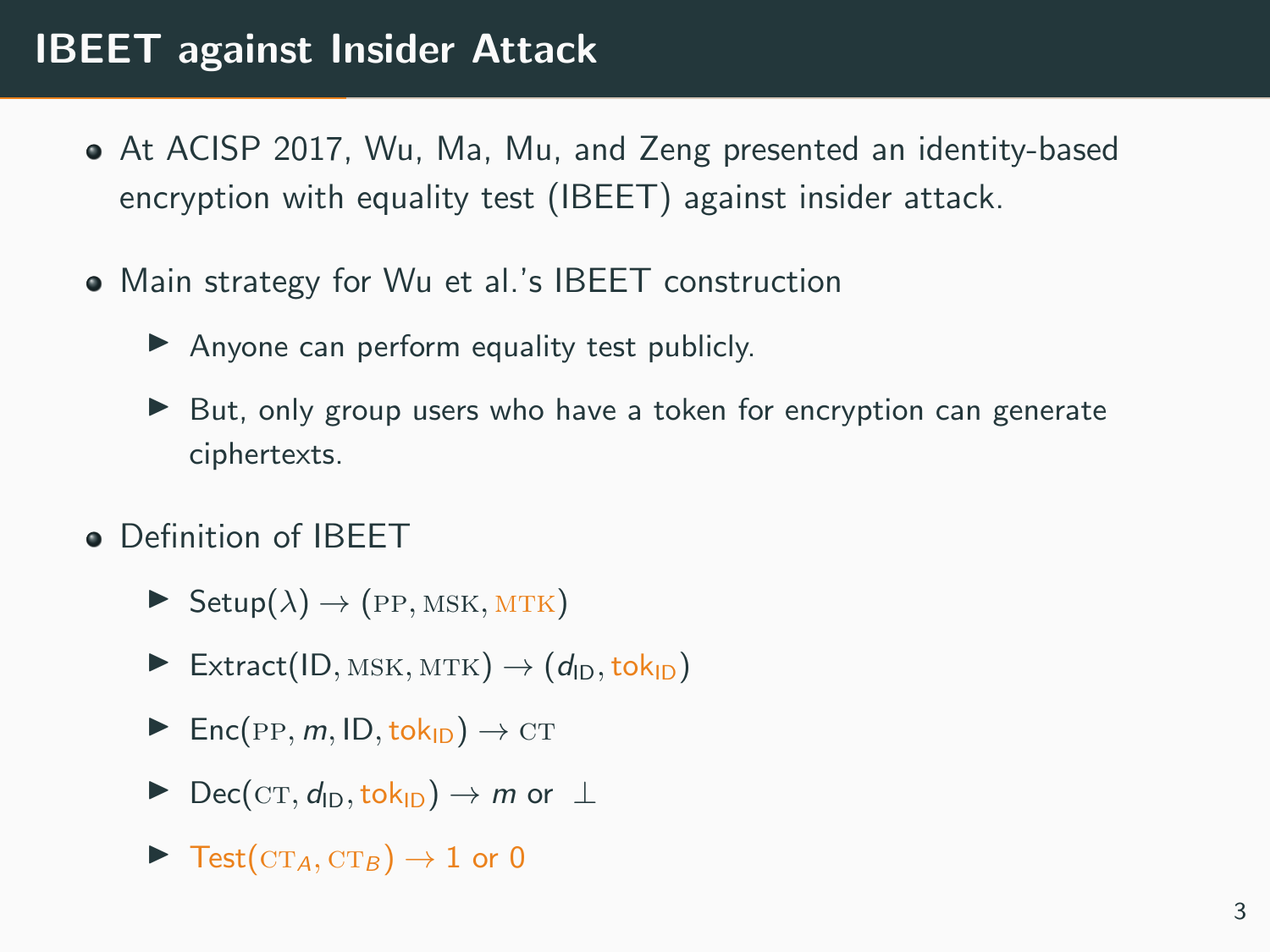### Security Model for IBEET against Insider Attack

- Almost the same as IND-ID-CCA2 security model for traditional IBE schemes, but
	- $\triangleright$  An encryption oracle should be provided to the adversary A
	- A cannot request encryption queries on challenge messages  $m_0, m_1$ .
- $\bullet$  Security game between the adversary  $\mathcal A$  and the challenger  $\mathcal C$ 
	- 1. Setup: C runs (PP, MSK, MTK)  $\leftarrow$  Setup( $\lambda$ ) and passes PP to A.
	- 2. Phase 1:  $\mathcal A$  may issue queries to key extraction, decryption, and encryption oracles adaptively and polynomially many times.
	- 3. Challenge: A passes  $ID^*, m_0, m_1$  and then C runs  $CT^*_{ID^*, b} \leftarrow Enc(PP, m_b,$  $ID^*, tok_{ID^*}$ ) for a random bit b, and sends  $CT^*_{ID^*,b}$  to  $A$ .
	- 4. Phase 2: As in Phase 1,  $\mathcal A$  may issue queries to the oracles adaptively and polynomially many times.
	- 5. Guess:  $A$  returns a random guess  $b'$ . The advantage of  $\mathcal A$  is defined to  $\left|\Pr[b'=b]-\frac{1}{2}\right|$ .
- We say that an IBEET scheme is weak-IND-ID-CCA2 secure if for any PPT adversary, its advantage is negligible in  $\lambda$ .

4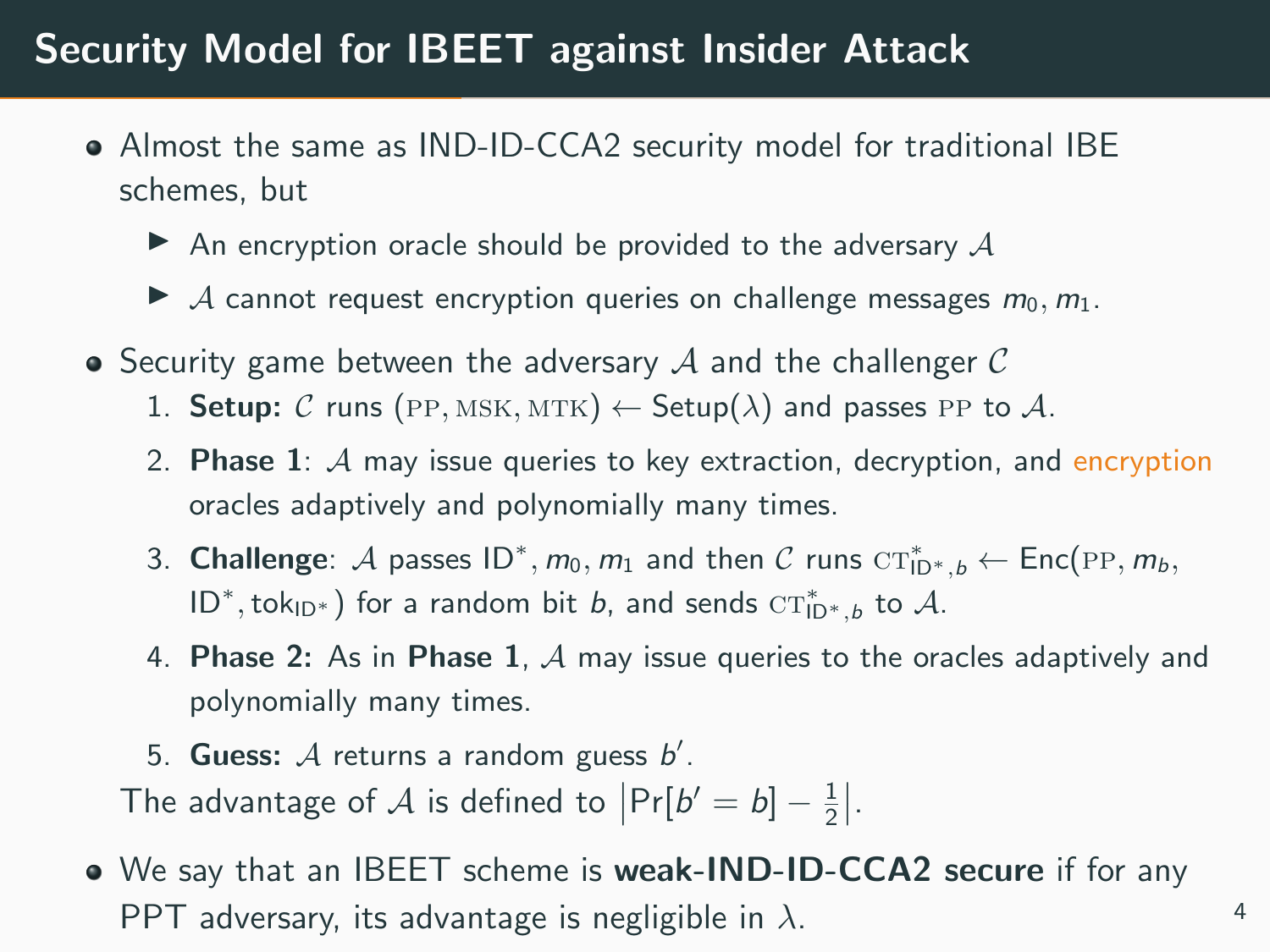#### Wu et al.'s Concrete Construction

The encryption algorithm of Wu et al.'s IBEET construction

$$
\underbrace{C_1=\text{tok}_{\text{ID}}^{r_1\text{H}(m)},\ C_2=g_{\text{ID}}^{r_1}}_{\text{for equality test}},\\\underbrace{C_3=g^{r_2},\ C_4=(m\|r_1)\oplus\text{H}_2(C_1\|C_2\|C_3\|e(P_{pub},g_{\text{ID}})^{r_2})}_{\text{for recovering a message}}
$$

- $\triangleright$  g: a generator of a group  $\mathbb G$  with bilinear map  $e : \mathbb G \times \mathbb G \to \mathbb G_T$
- ►  $g_{\text{ID}} = H_1(\text{ID})$ , tok<sub>ID</sub> =  $g_{\text{ID}}^{\beta}$  for the master token key  $\beta$
- $\blacktriangleright$   $P_{pub} = g^{\alpha}$ : a public parameter for the master secret key  $\alpha$
- $\blacktriangleright$  H, H<sub>1</sub>, H<sub>2</sub>: hash functions
- Equality test: Given two ciphertexts  $(C_1, C_2, C_3, C_4)$  and  $(C'_1, C'_2, C'_3, C'_4)$ , check whether  $e(C_1, C'_2) \stackrel{?}{=} e(C'_1, C_2)$

$$
e(C_1, C_2') = e(tokID'nH(m), gID'n') = e(gID, gID')\beta n r'_1H(m)e(C'_1, C_2) = e(tokID''nH(m'), gID'n') = e(gID', gID)\beta n r'_1H(m')
$$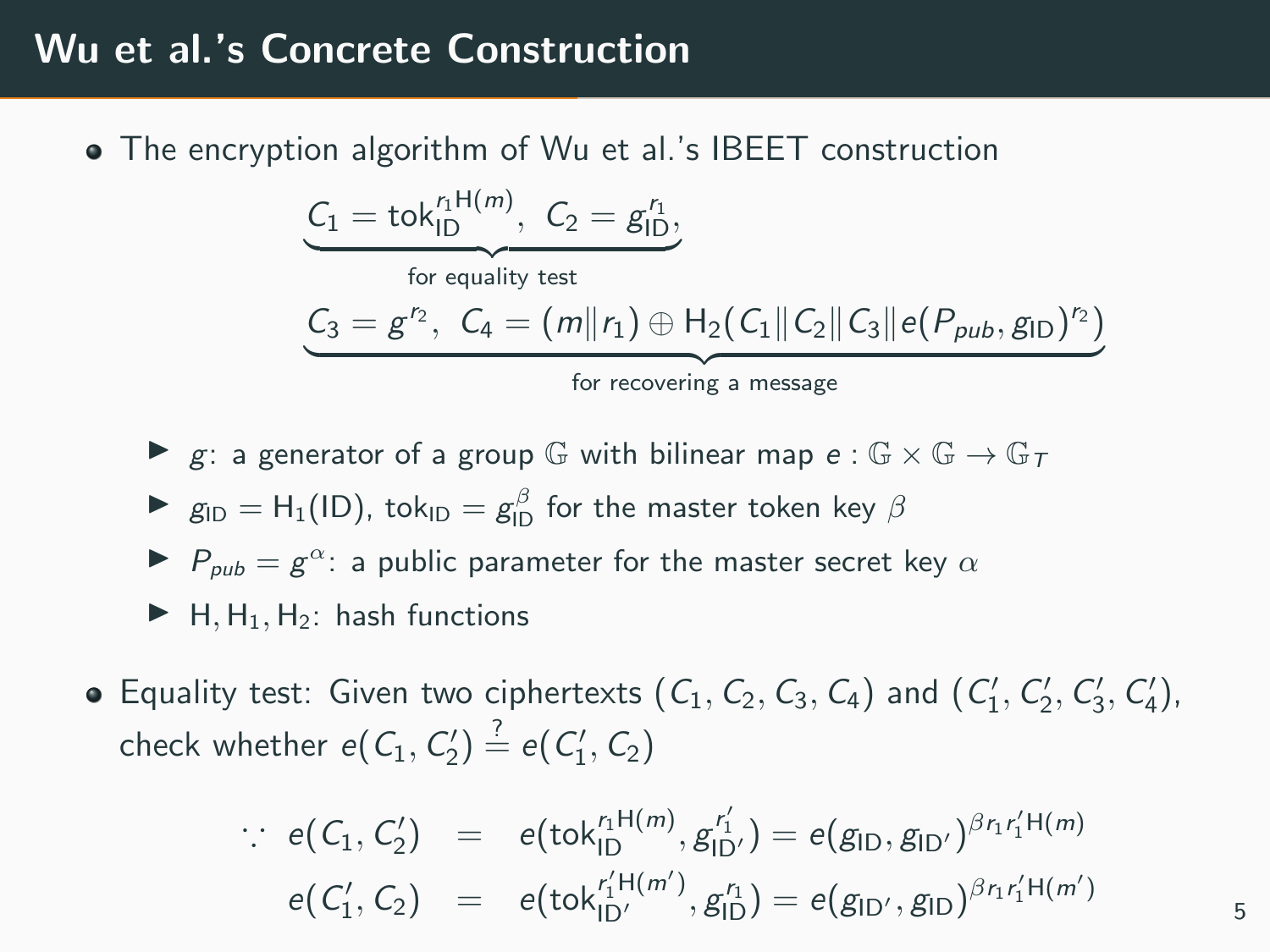#### Our Attack against Wu et al.'s IBEET

- Focus on that the first two parts for equality test can be modified.
	- 1. At Phase 1,  $\mathcal A$  requests an encryption query on a message  $m$  and receives a ciphertext such that

$$
C_1 = \text{tok}_{1D}^{r_1 H(m)}, \quad C_2 = g_{1D}^{r_1}, \quad C_3 = g^{r_2},
$$
  

$$
C_4 = (m||r_1) \oplus H_2(C_1||C_2||C_3||e(P_{pub}, g_{1D})^{r_2})
$$

2. At Challenge phase, A submits  $ID^*$  and  $m_0, m_1$ , which are different from  $m$ , and receives the challenge ciphertext  $\mathrm{CT}^*$  such that

$$
\begin{array}{lcl} C_1^* & = & \text{tok}_{\text{ID}^*}^{\Gamma_1^*H(m_b)}, \quad C_2^* = g_{\text{ID}^*}^{\Gamma_1^*}, \quad C_3^* = g^{\Gamma_2^*}, \\ C_4^* & = & (m_b\| \Gamma_1^*) \oplus H_2(C_1^* \| C_2^* \| C_3^* \| e(P_{pub}, g_{\text{ID}^*})^{\Gamma_2^*}) \end{array}
$$

3. Once receiving the challenge ciphertext  $CT^*_{\mathsf{ID}^*,b} = (C^*_1, C^*_2, C^*_3, C^*_4)$  from  $\mathcal{C},$ A first computes

$$
C_1' = (C_1^{H(m)^{-1}H(m_1) \bmod p})
$$
 (1)

Then,  ${\mathcal A}$  checks whether  $e(\mathcal{C}_1',\mathcal{C}_2^*)\stackrel{?}{=} e(\mathcal{C}_1^*,\mathcal{C}_2)$  If it holds, it returns 1. Otherwise, it returns 0.

Cost: 1 encryption query, 1 exponentiation, and 2 bilinear map evaluations  $6$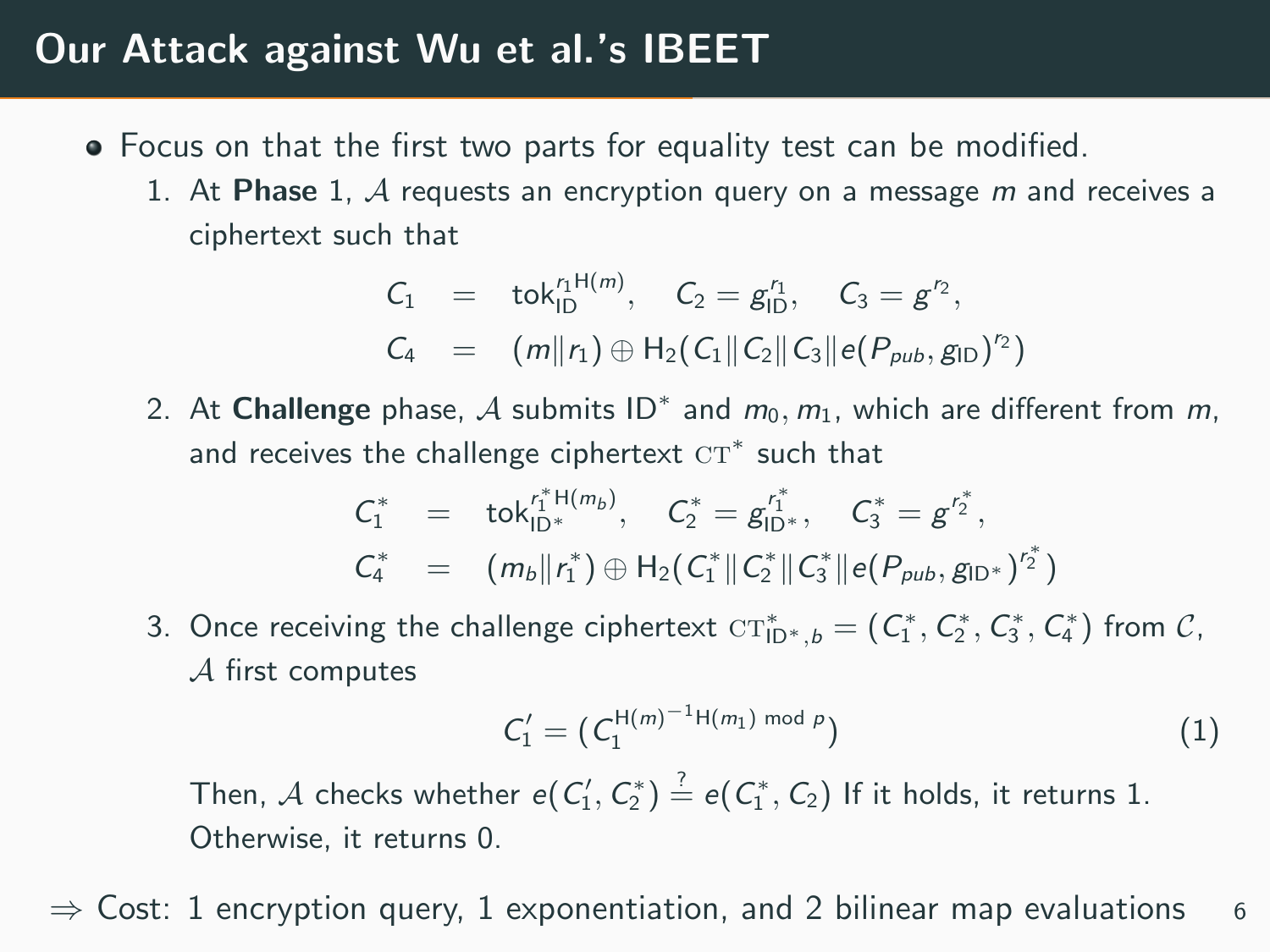- Our observations from Wu et al.'s construction
	- Anyone can manipulate the part for equality test, i.e.,  $(C_1, C_2)$ .
	- $\blacktriangleright$  This part does not need to be probabilistic, but should be hard to compute.
	- $\Rightarrow$  Replace  $(C_1, C_2)$  by the keyed permutation value of the hashed message

 $C_1 = F(K_1, H(m)), C_2 = g^r, C_3 = (m||r) \oplus H_2(C_1||C_2||e(P_{pub}, g_{ID})^r)$ 

where  $F$  is a (secure) keyed permutation.

- $\triangleright$  But, the above construction is not secure yet if the adversary generates a new ciphertext using  $C_1$  and new r.
- $\triangleright$  Need an additional step to prevent the above attack against the provisional modification
- $\Rightarrow$  Exploit a message authentication code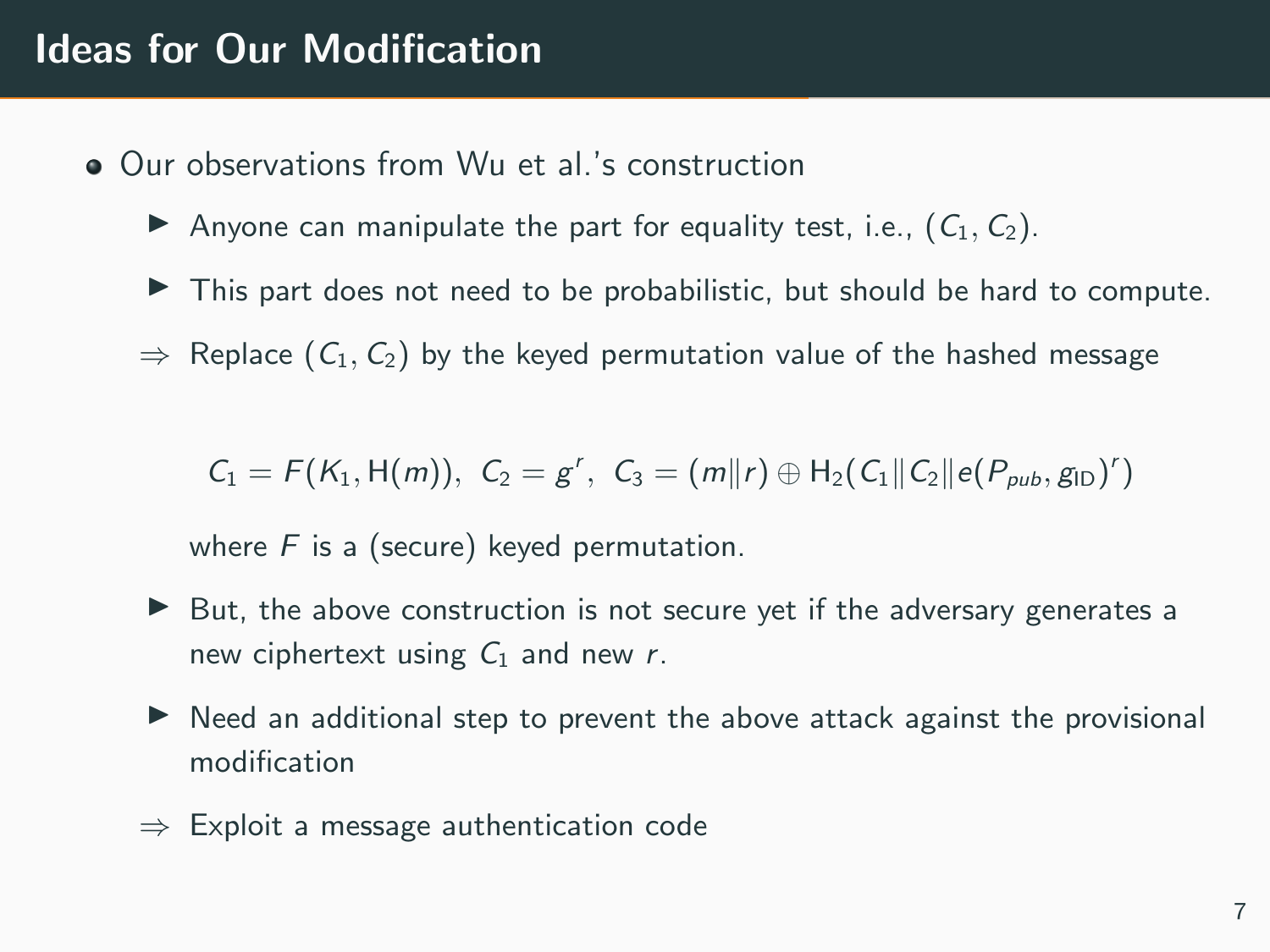• Our encryption algorithm

 $C_1 = F(K_1, \mathcal{H}(m)), C_2 = g^r, C_3 = (m||r) \oplus \mathcal{H}_2(T||C_2||e(P_{pub}, g_{\text{ID}})^r)$ 

where  $T \leftarrow S(K_2, C_1)$  for the signing algorithm S of the employed MAC.

Equality test: Given two ciphertexts  $(C_1, C_2, C_3)$  and  $(C'_1, C'_2, C'_3)$ , check whether  $C_1 \stackrel{?}{=} C_1'.$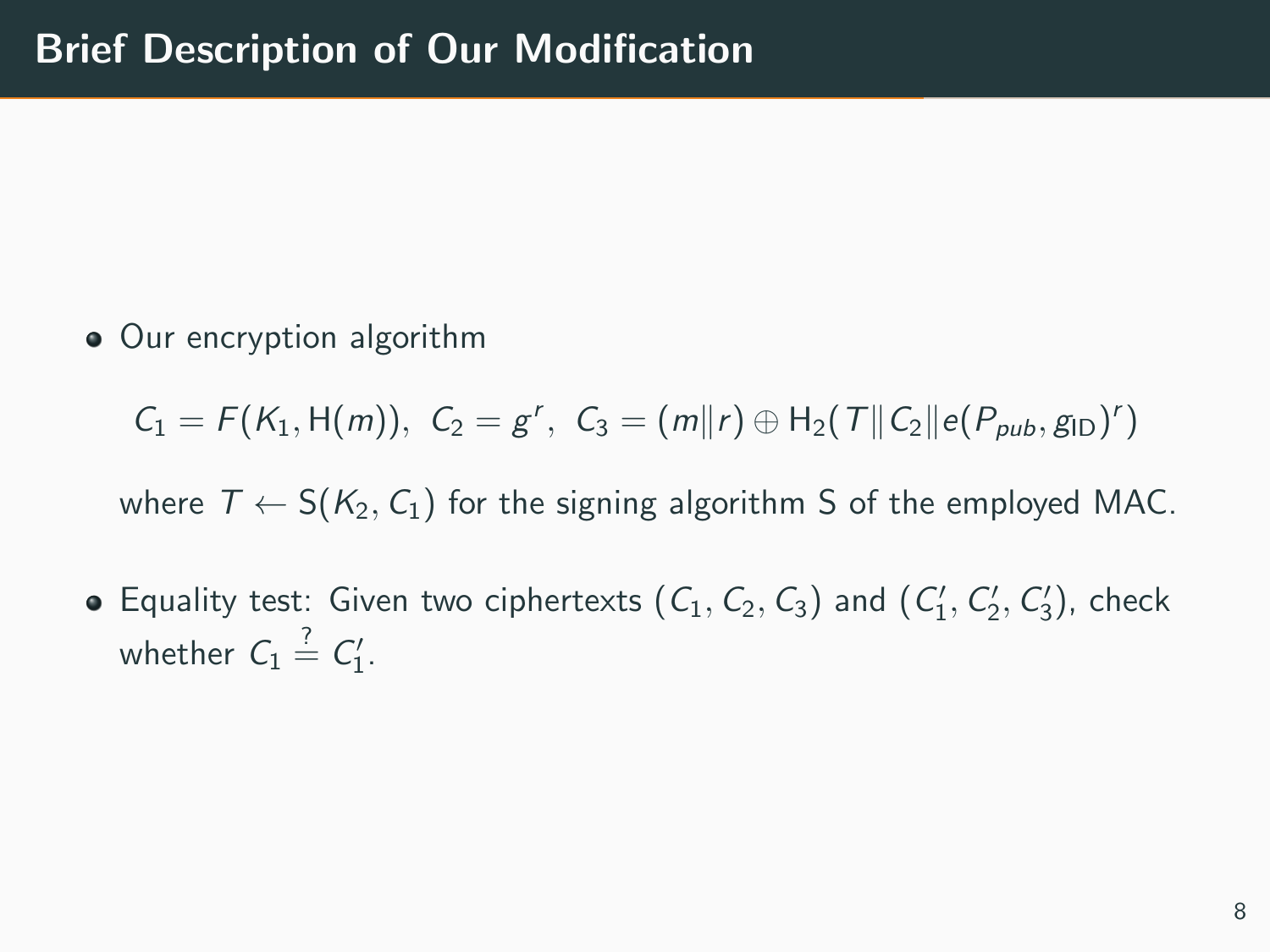## Security of Our Modification

- Informally speaking, to break our scheme, the adversary should
	- $\triangleright$  distinguish whether a pre-image of the exploited keyed permutation F between two candidates,
	- $\blacktriangleright$  generate a valid tag for the exploited MAC, or
	- generate a DDH solution  $e(P_{pub}, g_{ID})^r$ , which is the solution of DDH instance  $(g, P_{\rho u b} = g^{\alpha}, g^r)$

#### Theorem

Our modification is weak-IND-ID-CCA2 secure in the random oracle model if

- the DDH assumption holds,
- the exploited keyed permutation is strong pseudorandom, and
- the employed MAC is existentially unforgeable.
- Refer to the full version of our paper for the details of the proof: eprint.iacr.org/2018/369.pdf 9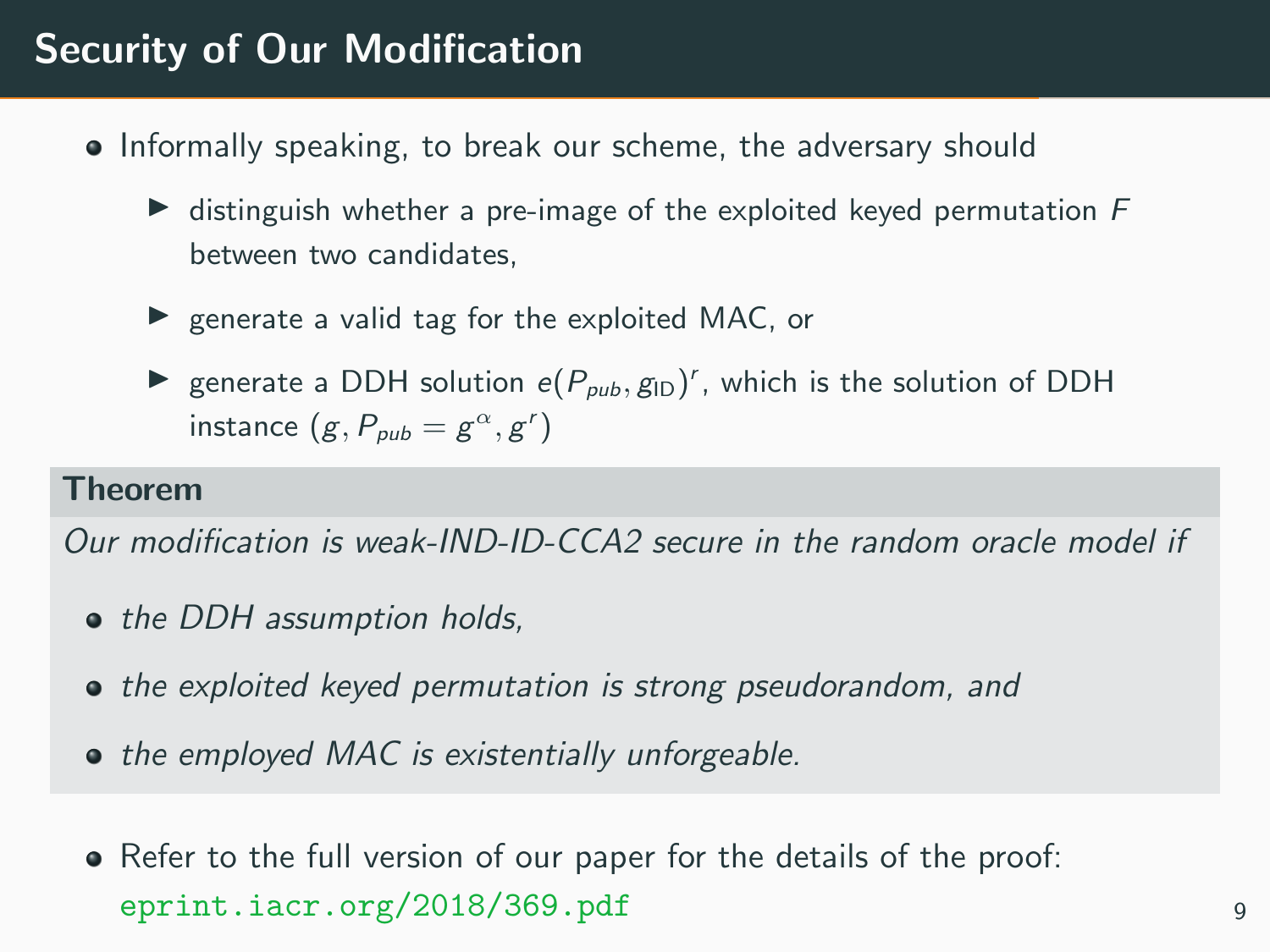- Presented an attack against Wu et al.'s IBEET construction at ACISP 2017
- **•** Provided a modification for their scheme
- Is our modification a real identity-based encryption?
	- $\triangleright$  No, need a token for encryption!
	- $\blacktriangleright$  IBEET for registered group users?